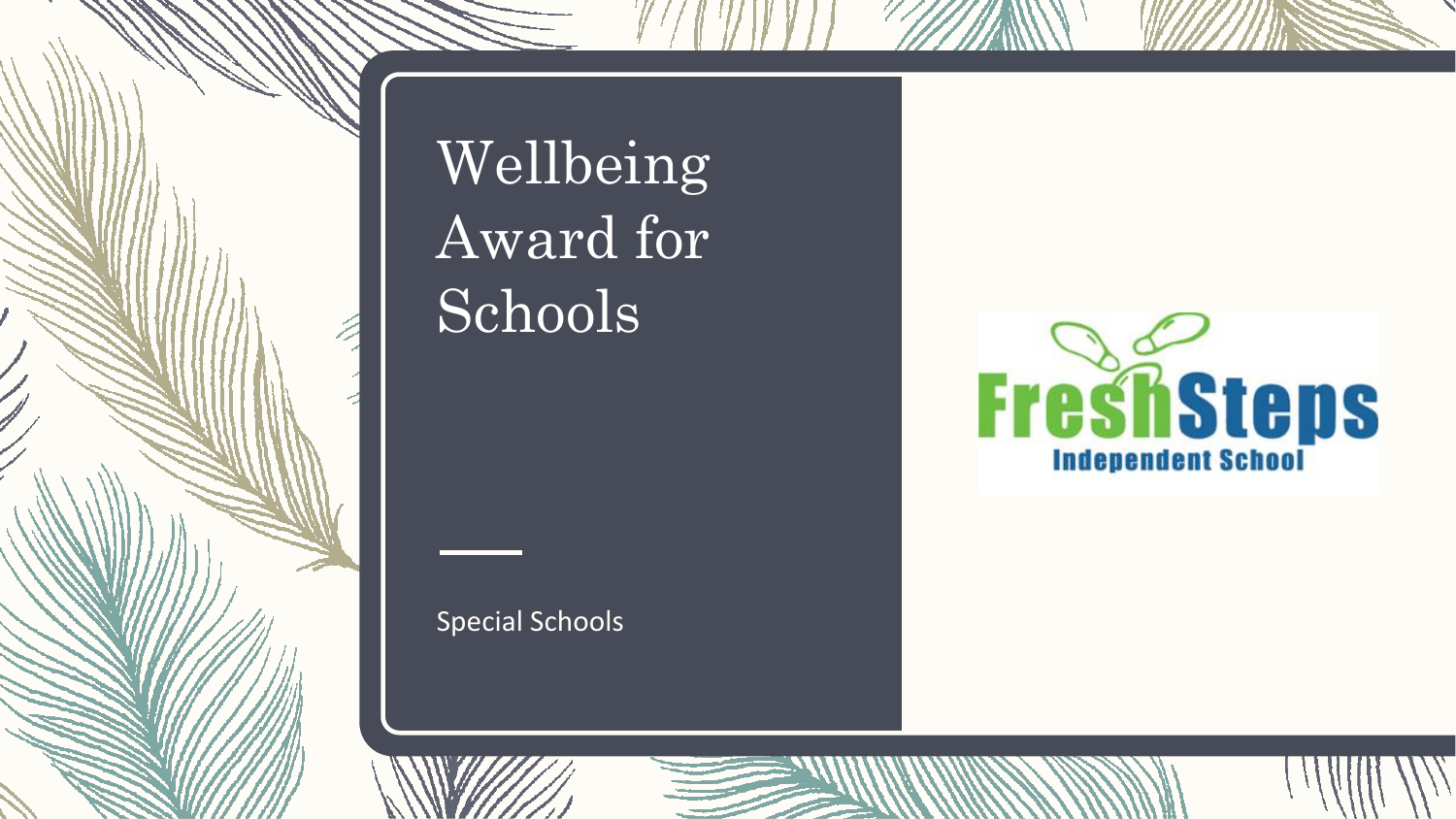# Wellbeing

Wellbeing is the experience of health, happiness, and prosperity. It includes having good mental health, high life satisfaction, a sense of meaning or purpose, and ability to manage stress. More generally, wellbeing is just feeling well.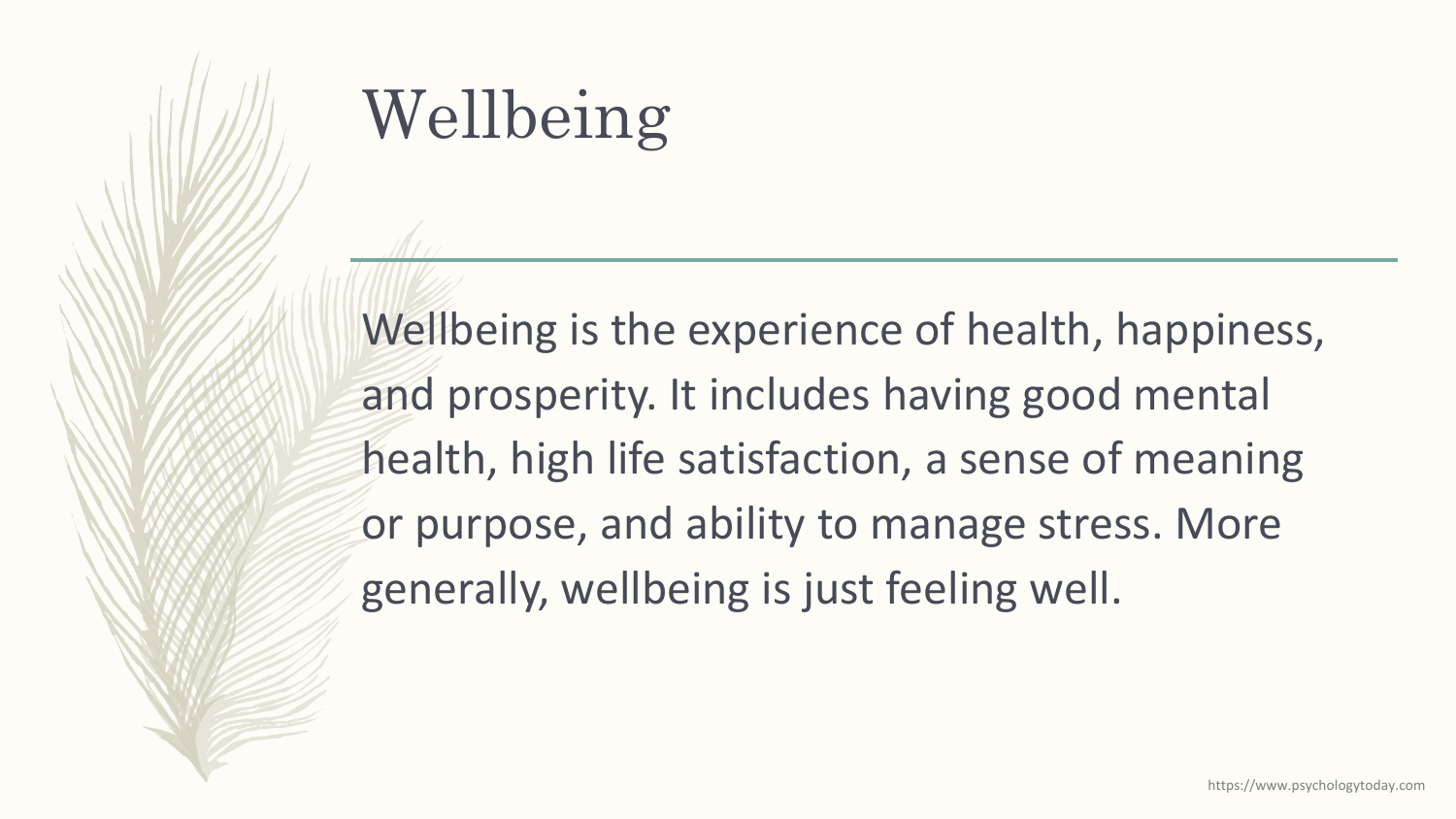## Why is this so important for us?

Social media makes young people today more vulnerable to wellbeing issues than previously.

- Evidence shows us that wellbeing is highly **important** to learning and **attainment**, high levels of wellbeing are associated with improved academic outcomes.
- Pupils who have mental health problems are more likely to have **academic difficulties** at school and experience social disadvantage later in adult life.
- **Evidence tells us that the incidence of mental ill-health is higher in children and young people with a special educational need or disability**  (SEND) and tends to be recognised later.
- Young people with SEND also gain **less access** to effective interventions as they become **young adults**.
	- Some of our pupils face very **challenging** home lives.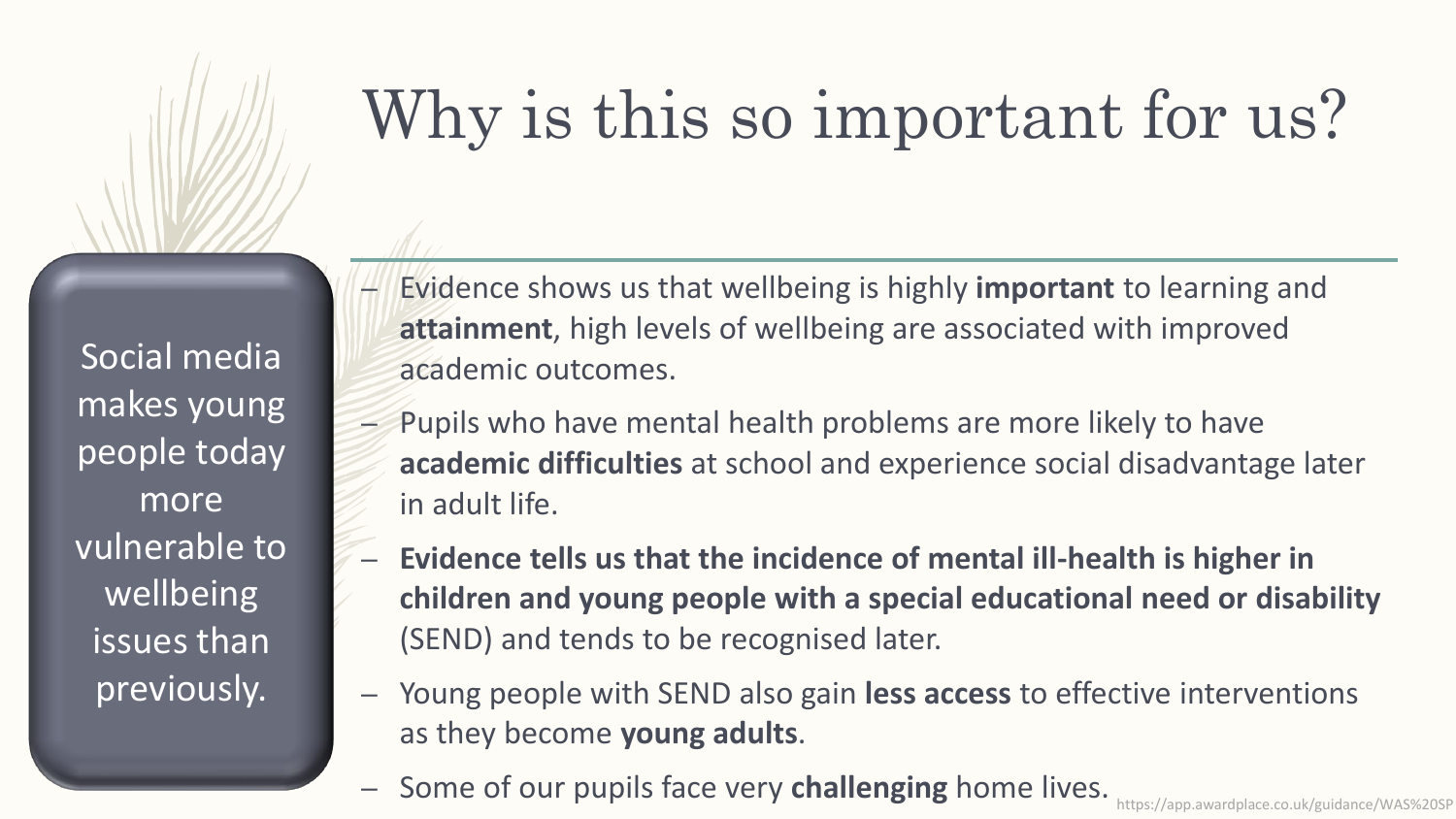### What do we already do? **Ofsted 2020**

- Pupils flourish at this highly supportive school.
- Mutual trust and respect underpin the calm atmosphere here.
- Pupils achieve exceptionally well. They become polite, well-behaved and considerate young citizens.
- They have excellent opportunities to learn about British values, especially during 'pupil voice' sessions.
- Pupils feel very safe in this close-knit community.
- They are prepared thoroughly to keep themselves safe.
- Pupils told us that any kind of bullying 'is sorted out straight away'.
- They are very confident that staff will support them in dealing with worries.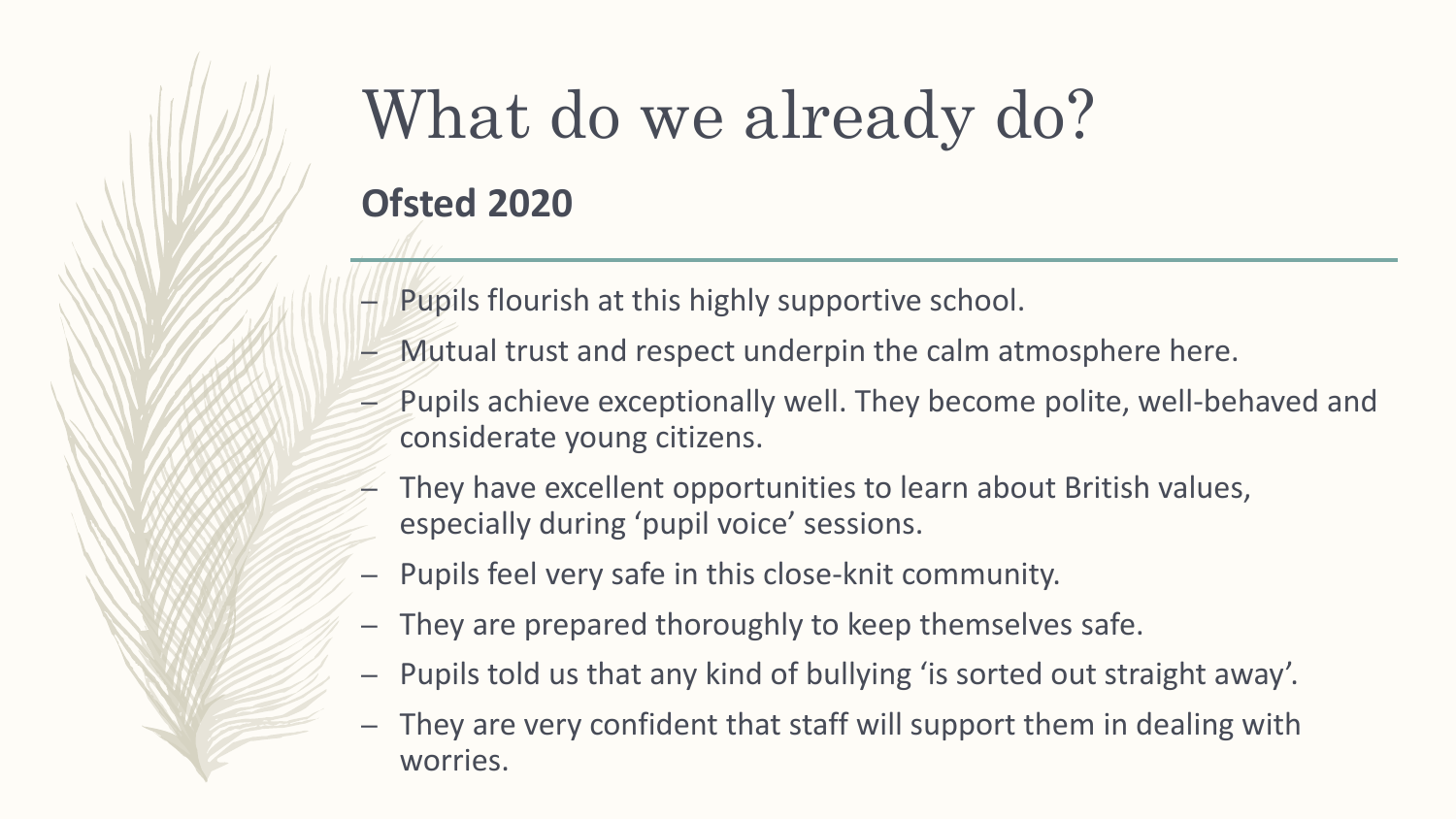Our approach to learning is one that is flexible and fluid in line with the emotional needs of our pupils.

# What do we already do?

#### **Ofsted 2020**

- Pupils' social and emotional needs are met very well.
- Staff are always on hand to listen to concerns and resolve any difficulties.
- Pupils are knowledgeable about health and safety.
- Leaders and teachers have very high expectations for pupils' academic and personal development.
- Pupils are prepared very well for the next stage of their education and later life.
- Pupils benefit from a wide range of experiences outside of lessons. These opportunities strengthen pupils' cultural awareness and tolerance exceptionally well.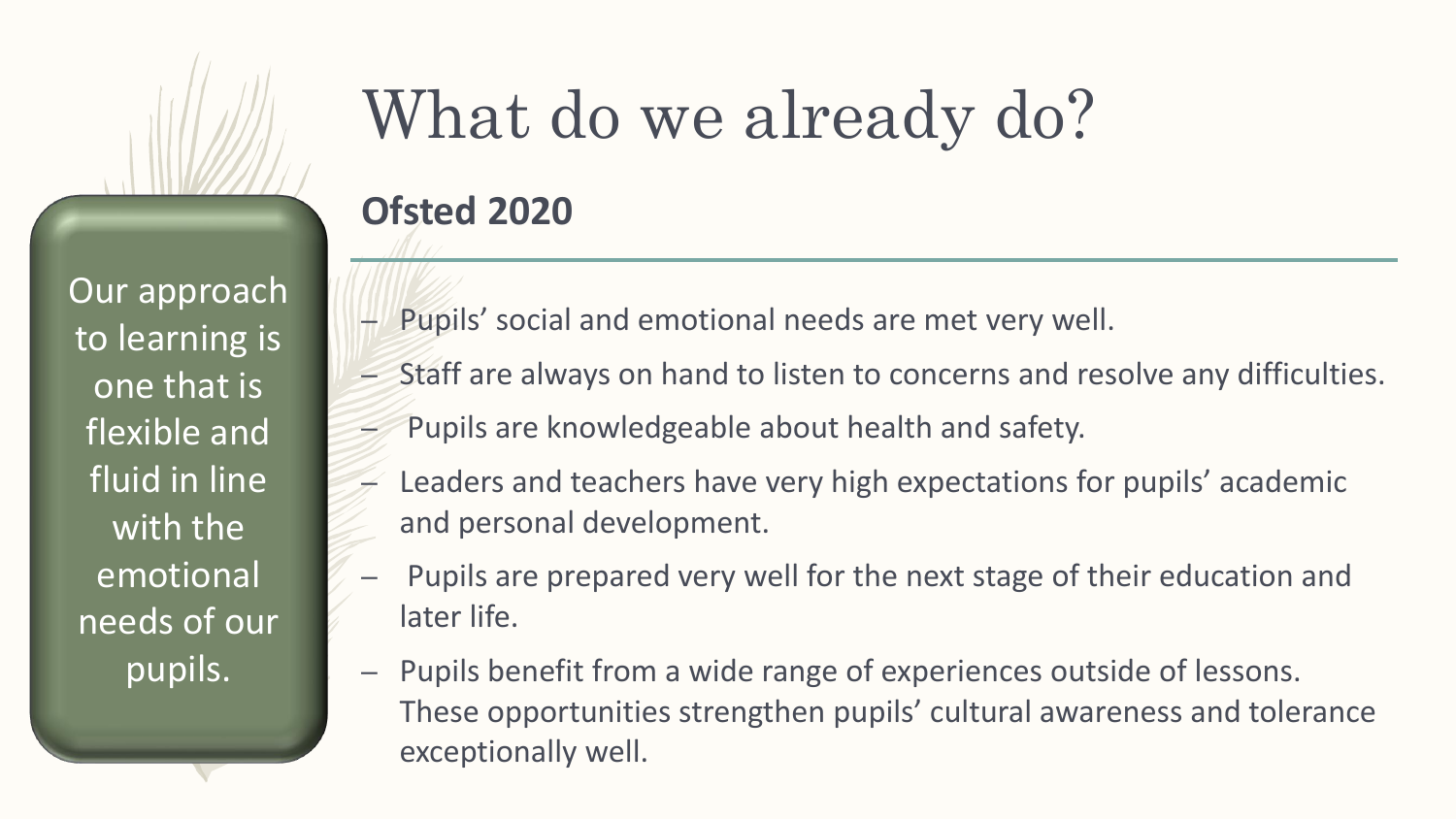### What is the Wellbeing Award for Schools?

#### **Introduction**

- Developed in partnership with the National Children's Bureau (NCB).
- Intended to help schools prepare and equip themselves to promote emotional wellbeing and positive mental health across the **whole-school community**.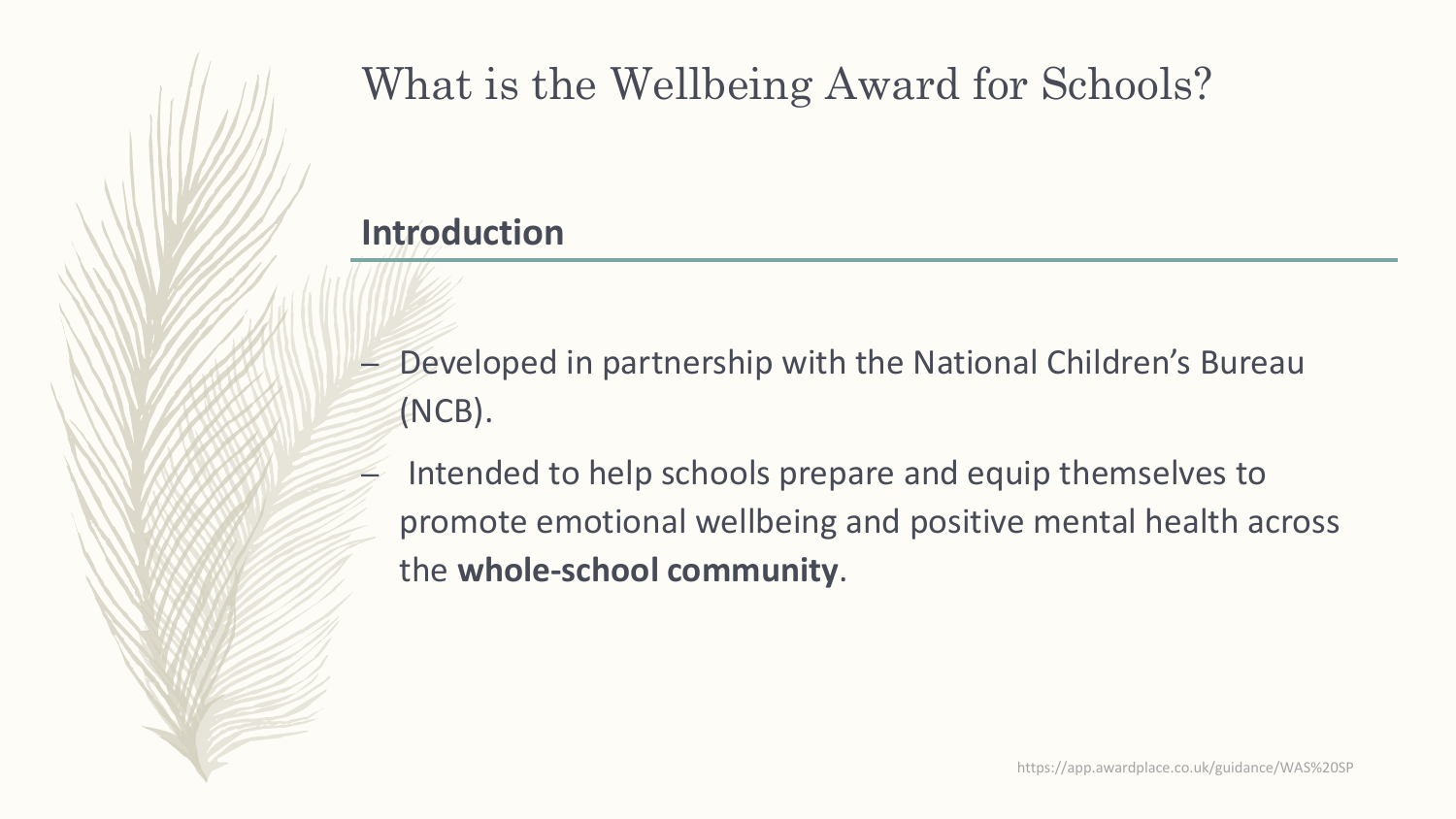What is the Wellbeing Award for Schools?

#### **Introduction**

– WAS-SP requires a 'whole-school approach' where all aspects of the school experience are used to promote the emotional wellbeing and mental health of pupils and staff. **It is an approach where emotional wellbeing and mental health is everybody's business.**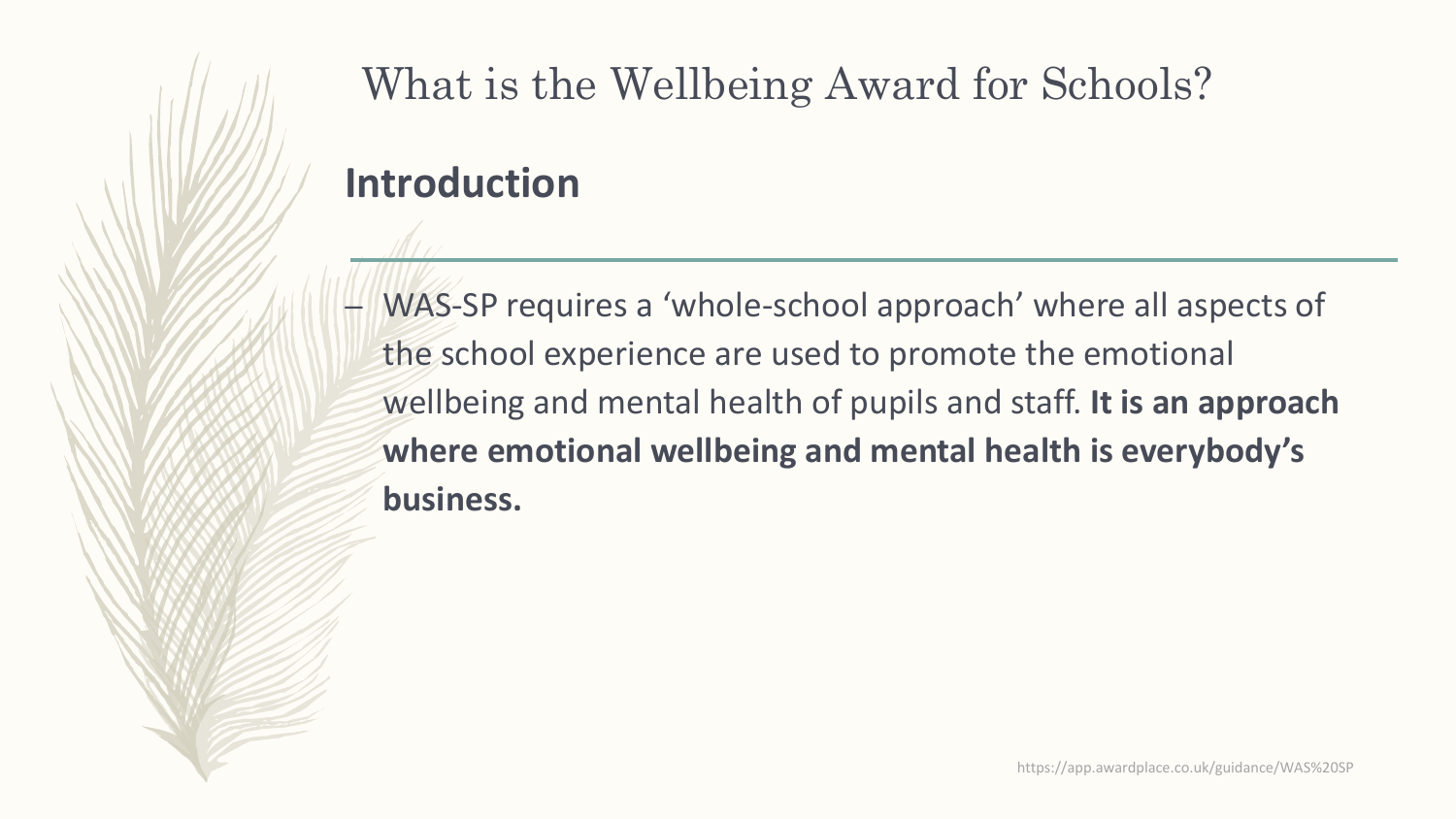### What is the Wellbeing Award for Schools?

#### **Introduction**

- The Wellbeing Award for Schools **recognises** the **exceptional** work that schools do in this area.
- Encourages schools to adopt an approach that puts **emotional wellbeing and mental health** at the **heart** of what they do.